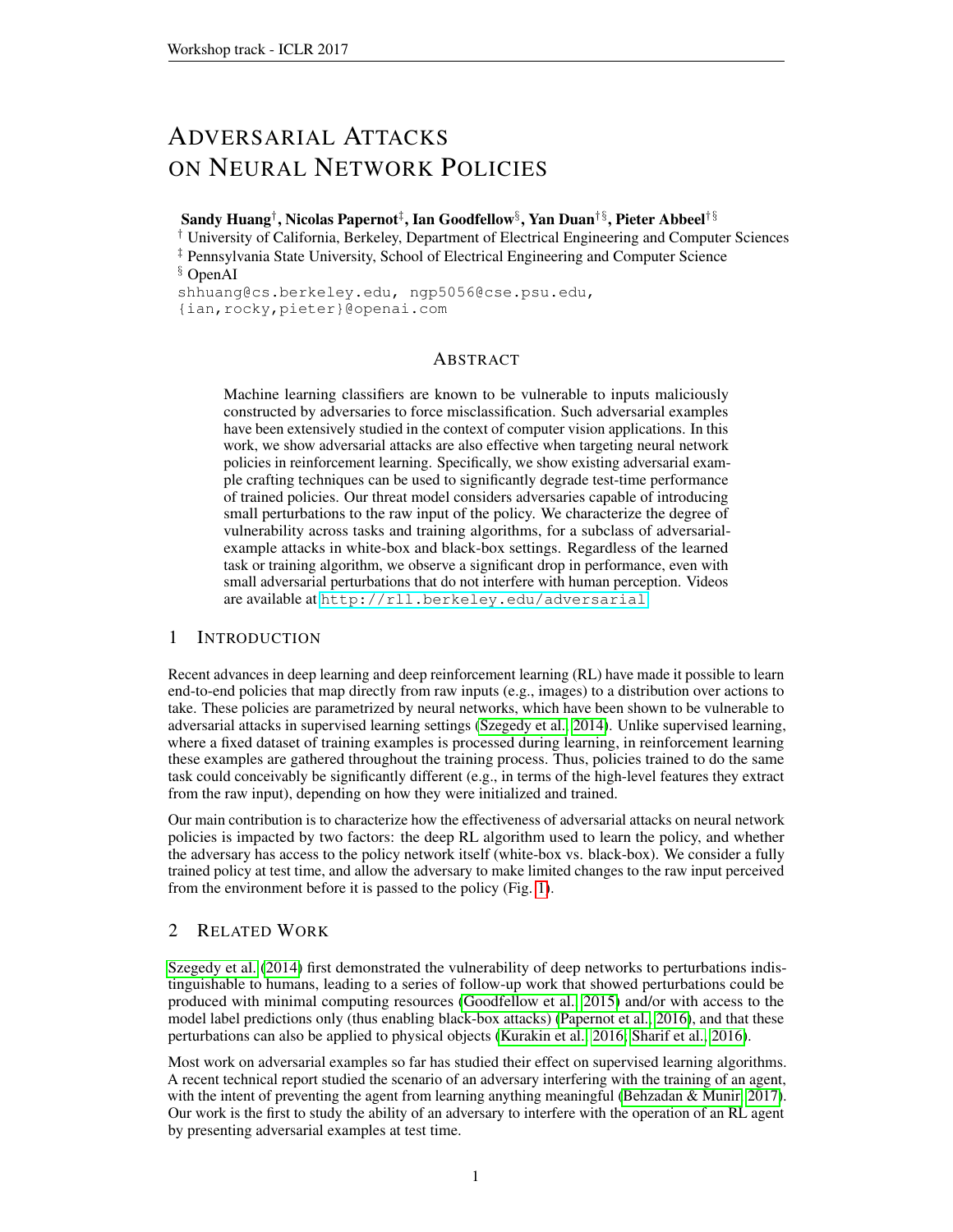<span id="page-1-0"></span>

Figure 1: Fooling a policy trained with DQN [\(Mnih et al., 2013\)](#page-3-6) to play Pong. The policy chooses a good action given the original input, but the adversarial perturbation results in missing the ball and losing the point. (The dotted arrow starts from the ball and denotes the direction it is traveling in, and the green rectangle highlights the action that maximizes the Q-value, for the given input.)

#### 3 ADVERSARIAL ATTACKS

We use the Fast Gradient Sign Method (FGSM) [\(Goodfellow et al., 2015\)](#page-3-1), an existing method for efficiently generating adversarial examples in the context of computer vision classification. FGSM is fast because it makes a linear approximation of a deep model and solves the maximization problem analytically, to compute the optimal adversarial perturbation under the linear approximation.

#### 3.1 APPLYING FGSM TO POLICIES

FGSM requires calculating  $\nabla_x J(\theta, x, y)$ , the gradient of the cost function  $J(\theta, x, y)$  with respect to the input x. In the reinforcement learning setting, we assume the output  $y$  is a weighting over possible actions (i.e., the policy is stochastic). When computing adversarial perturbations with FGSM for a trained policy  $\pi_{\theta}$ , we assume the action with the maximum weight in y is the optimal action to take: in other words, we assume the policy performs well at the task. Thus,  $J(\theta, x, y)$  is the cross-entropy loss between y and the distribution that places all weight on the highest-weighted action in  $y$ <sup>[1](#page-1-1)</sup>.

#### 3.2 CHOOSING A NORM CONSTRAINT

 $\gamma$ 

FGSM typically restricts the  $\ell_{\infty}$ -norm of the adversarial perturbation  $\eta$ . We additionally consider restriction of the  $\ell_1$ - and  $\ell_2$ -norms, since in certain situations it may be desirable to change all input features by no more than a tiny amount (i.e., constrain  $\|\eta\|_{\infty}$ ), whereas in others it may be better to change only a small number of input features (i.e., constrain  $\|\eta\|_1$ ). Linearizing the cost function  $J(\theta, x, y)$  around the current input x, the optimal perturbation for each type of norm constraint is:

$$
\eta = \begin{cases} \epsilon \operatorname{sign}(\nabla_x J(\theta, x, y)) & \text{for constraint } \|\eta\|_{\infty} \le \epsilon \\ \epsilon \sqrt{d} * \frac{\nabla_x J(\theta, x, y)}{\|\nabla_x J(\theta, x, y)\|_2} & \text{for constraint } \|\eta\|_2 \le \|\epsilon \mathbf{1}_d\|_2 \\ \text{maximally perturb highest-impact dimensions with budget } \epsilon d \\ & \text{for constraint } \|\eta\|_1 \le \|\epsilon \mathbf{1}_d\|_1 \end{cases} \tag{1}
$$

where d is the number of dimensions of input x. Note that the  $\ell_2$ -norm and  $\ell_1$ -norm constraints have  $\epsilon$  adjusted to be the  $\ell_{2}$ - and  $\ell_{1}$ -norm of the vector  $\epsilon \mathbf{1}_{d}$ , respectively, since that is the amount of perturbation under the  $\ell_{\infty}$ -norm constraint. The optimal perturbation for the  $\ell_1$ -norm constraint either maximizes or minimizes the feature value at dimensions  $i$  of the input, ordered by decreasing  $|\nabla_{\theta}J(\theta,x,y)|$ . For this norm, the adversary's budget — the total amount of perturbation the adversary is allowed to introduce in the input — is  $\epsilon d$ .

### 4 EXPERIMENTAL EVALUATION

We evaluate our adversarial attacks on four Atari 2600 games in the Arcade Learning Environment [\(Bellemare et al., 2013\)](#page-3-7) — Chopper Command, Pong, Seaquest, and Space Invaders — and

<span id="page-1-1"></span><sup>&</sup>lt;sup>1</sup>Functionally, this is equivalent to a technique introduced in the context of image classification, to generate adversarial examples without access to the true class label [\(Kurakin et al., 2017\)](#page-3-8).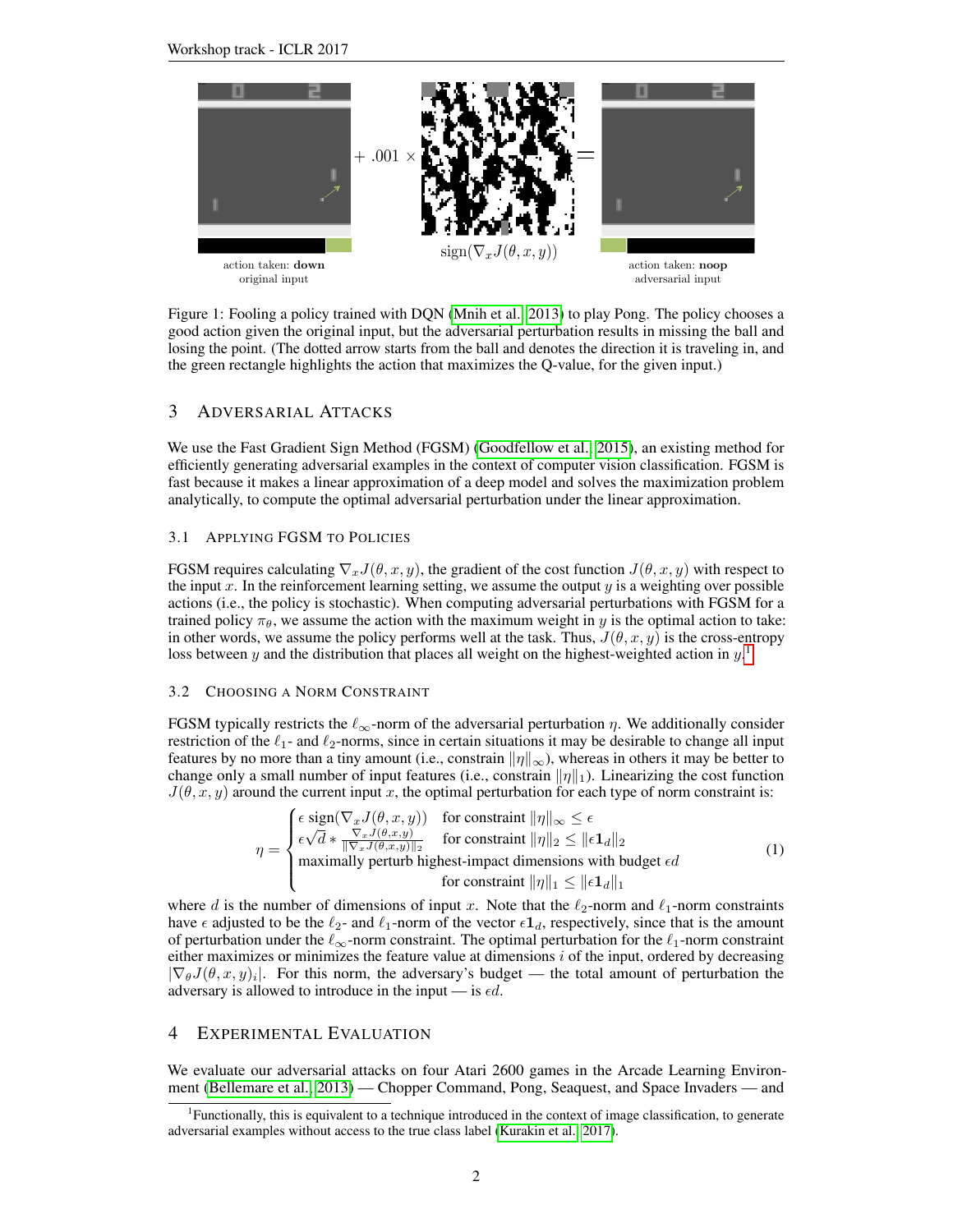train each with three deep reinforcement learning algorithms: A3C [\(Mnih et al., 2016\)](#page-3-9), TRPO [\(Schul](#page-3-10)[man et al., 2015\)](#page-3-10), and DQN [\(Mnih et al., 2013\)](#page-3-6). We use the same pre-processing and neural network architecture as in [Mnih et al.](#page-3-6) [\(2013\)](#page-3-6) (Appendix [B\)](#page-6-0). The input is a concatenation of the last 4 images, converted from RGB to luminance (Y) and resized to  $84 \times 84$ . Luminance values are rescaled to be from 0 to 1. The output of the policy is a distribution over possible actions.

For each game and training algorithm, we train five policies starting from different random initializations. For our experiments, we focus on the top-performing trained policies, which we define as all policies that perform within 80% of the maximum score, averaged over the last ten training iterations. We cap the number of policies at three for each game and training algorithm. Certain combinations (e.g., Seaquest with A3C) had only one policy meet these requirements.

### 4.1 VULNERABILITY TO WHITE-BOX ATTACKS

First, we are interested in how vulnerable neural network policies are to white-box adversarialexample attacks, and how this is affected by the type of adversarial perturbation and training algorithm. We find regardless of which game the policy is trained for or how it is trained, it is indeed possible to significantly decrease performance through introducing relatively small perturbations (Supplementary Fig. [S2\)](#page-4-0).

Notably, in many cases an  $\ell_{\infty}$ -norm FGSM adversary with  $\epsilon = 0.001$  decreases the agent's performance by 50% or more; when converted to 8-bit image encodings, these adversarial inputs are indistinguishable from the original inputs. In contrast,  $\ell_1$ -norm adversaries are able to sharply decrease the agent's performance just by changing a few pixels (by large amounts).

We see that policies trained with A3C, TRPO, and DQN are all susceptible to adversarial inputs. Interestingly, policies trained with DQN are more susceptible, especially to  $\ell_{\infty}$ -norm FGSM perturbations on Pong, Seaquest, and Space Invaders.

#### 4.2 VULNERABILITY TO BLACK-BOX ATTACKS

In practice, often an adversary does not have complete access to the neural network of the target policy [\(Papernot et al., 2016\)](#page-3-2), known as the black-box scenario. We investigate how vulnerable neural network policies are to black-box attacks of the following two variants:

- 1. Transferability across policies: the adversary has access to the training environment and knowledge of the training algorithm and hyperparameters. It knows the architecture of the target policy network, but not its random initialization.
- 2. Transferability across algorithms: the adversary has no knowledge of the training algorithm.

As one might expect, we find that the less the adversary knows about the target policy, the less effective the adversarial examples are (Supplementary Fig. [S3,](#page-4-1) [S4,](#page-5-0) [S5\)](#page-5-1). Transferability across algorithms is less effective at decreasing agent performance than transferability across policies, which is less effective than when the adversary does not need to rely on transferability (i.e., the adversary has full access to the target policy network). However, for most games, transferability across algorithms is still able to significantly decrease the agent's performance, especially for larger values of  $\epsilon$ . Notably for  $\ell$ 1-norm adversaries, transferability across algorithms is nearly as effective as no transferability, for most game and algorithm combinations.

## 5 DISCUSSION AND FUTURE WORK

This direction of work has significant implications for both online and real-world deployment of neural network policies. Our experiments show it is fairly easy to confuse such policies with computationallyefficient adversarial examples, even in black-box scenarios. Based on [Kurakin et al.](#page-3-3) [\(2016\)](#page-3-3), these adversarial perturbations could possibly be applied to objects in the real world, for example adding strategically-placed paint to road surfaces to confuse an autonomous car's lane-following policy.

Thus, an important direction of future work is developing defenses against adversarial attacks. This could involve adding adversarially-perturbed examples during training time (as in [Goodfellow et al.](#page-3-1) [\(2015\)](#page-3-1)), or it could involve detecting adversarial input at test time and dealing with it appropriately.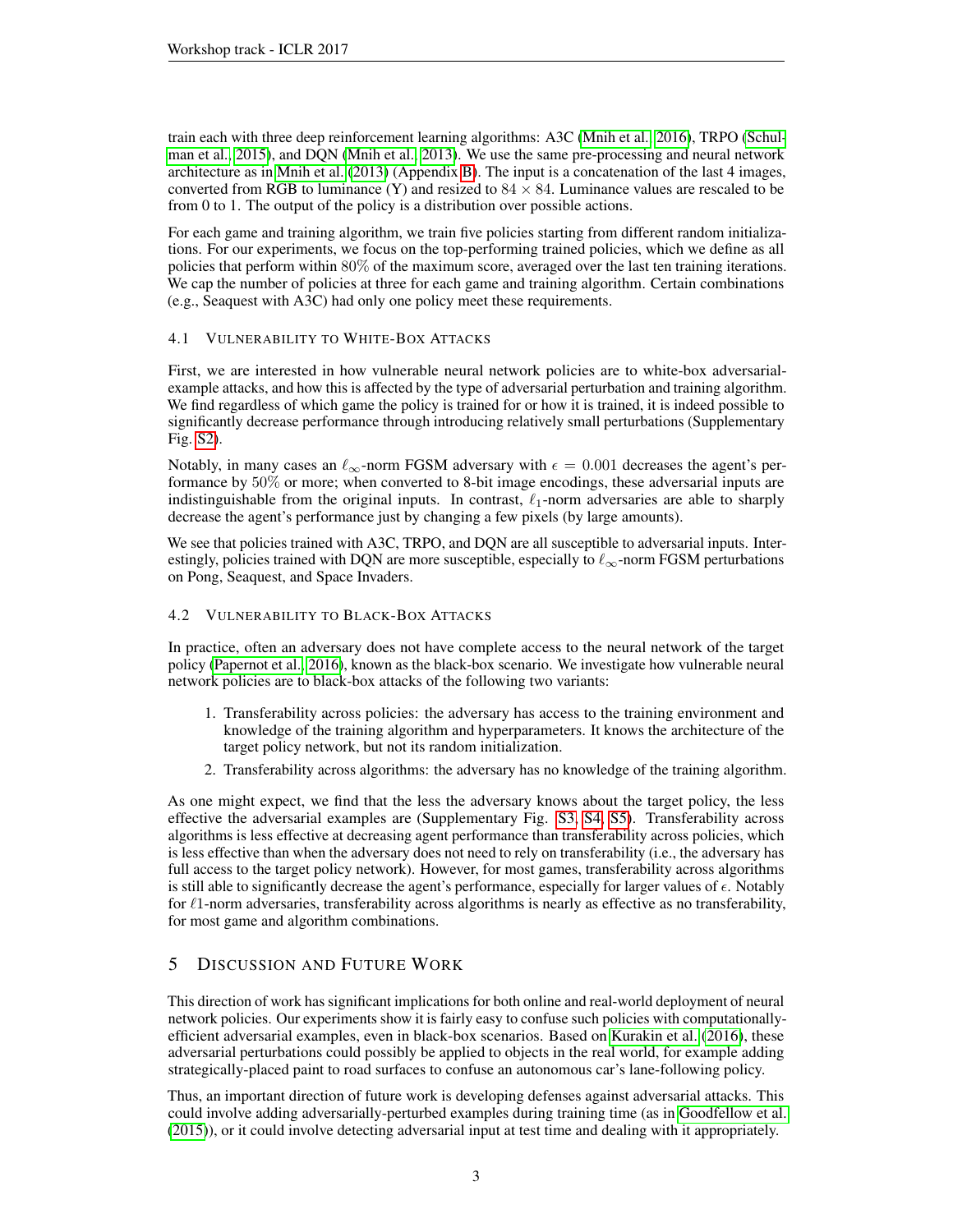#### **REFERENCES**

- <span id="page-3-5"></span>V. Behzadan and A. Munir. Vulnerability of deep reinforcement learning to policy induction attacks. *arXiv preprint arXiv:1701.04143*, 2017.
- <span id="page-3-7"></span>M. G. Bellemare, Y. Naddaf, J. Veness, and M. Bowling. The arcade learning environment: An evaluation platform for general agents. *Journal of Artificial Intelligence Research*, 47:253–279, 06 2013.
- <span id="page-3-12"></span>G. Brockman, V. Cheung, L. Pettersson, J. Schneider, J. Schulman, J. Tang, and W. Zaremba. Openai gym, 2016.
- <span id="page-3-11"></span>Y. Duan, X. Chen, R. Houthooft, J. Schulman, and P. Abbeel. Benchmarking deep reinforcement learning for continuous control. In *Proceedings of the Thirty-Third International Conference on Machine Learning*, 2016.
- <span id="page-3-1"></span>I. J. Goodfellow, J. Shlens, and C. Szegedy. Explaining and harnessing adversarial examples. In *Proceedings of the Third International Conference on Learning Representations*, 2015.
- <span id="page-3-3"></span>Alexey Kurakin, Ian Goodfellow, and Samy Bengio. Adversarial examples in the physical world. *arXiv preprint arXiv:1607.02533*, 2016.
- <span id="page-3-8"></span>Alexey Kurakin, Ian Goodfellow, and Samy Bengio. Adversarial machine learning at scale. *Proceedings of the Fifth International Conference on Learning Representations*, 2017.
- <span id="page-3-6"></span>V. Mnih, K. Kavukcuoglu, D. Silver, A. Graves, I. Antonoglou, D. Wierstra, and M. Riedmiller. Playing atari with deep reinforcement learning. In *NIPS Workshop on Deep Learning*, 2013.
- <span id="page-3-9"></span>V. Mnih, A. Puigdomenech Badia, M. Mirza, A. Graves, T. P. Lillicrap, T. Harley, D. Silver, and K. Kavukcuoglu. Asynchronous methods for deep reinforcement learning. In *Proceedings of the Thirty-Third International Conference on Machine Learning*, 2016.
- <span id="page-3-2"></span>N. Papernot, P. McDaniel, I. Goodfellow, S. Jha, Z. B. Celik, and A. Swami. Practical black-box attacks against deep learning systems using adversarial examples. *arXiv preprint arXiv:1602.02697*, 2016.
- <span id="page-3-10"></span>J. Schulman, S. Levine, P. Moritz, M. I. Jordan, and P. Abbeel. Trust region policy optimization. In *Proceedings of the Thirty-Second International Conference on Machine Learning*, 2015.
- <span id="page-3-4"></span>Mahmood Sharif, Sruti Bhagavatula, Lujo Bauer, and Michael K Reiter. Accessorize to a crime: Real and stealthy attacks on state-of-the-art face recognition. In *Proceedings of the 2016 ACM SIGSAC Conference on Computer and Communications Security*, pp. 1528–1540, 2016.
- <span id="page-3-0"></span>C. Szegedy, W. Zaremba, I. Sutskever, J. Bruna, D. Erhan, I. Goodfellow, and R. Fergus. Intriguing properties of neural networks. In *Proceedings of the Second International Conference on Learning Representations*, 2014.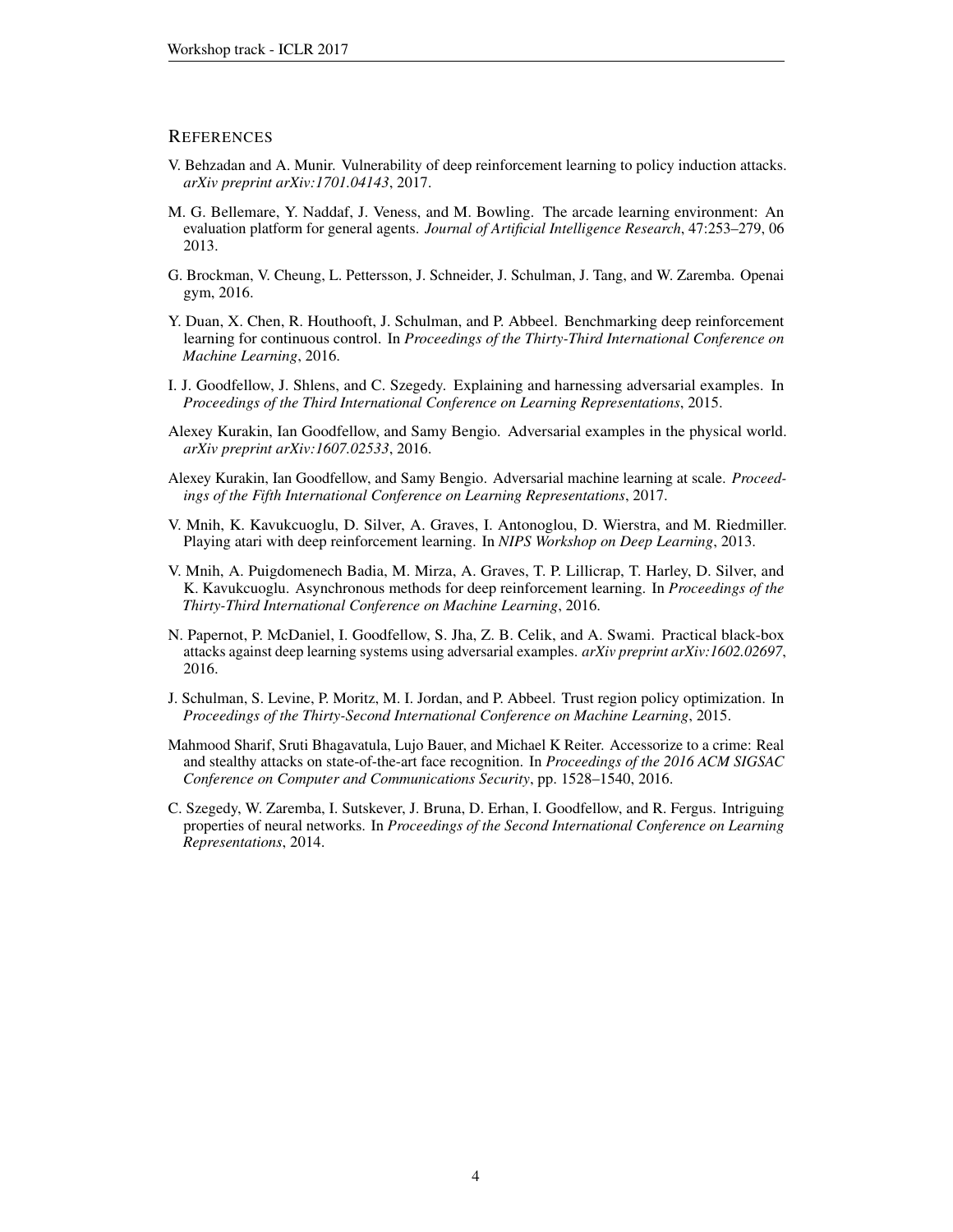# A SUPPLEMENTARY FIGURES

<span id="page-4-0"></span>

Figure S2: Comparison of the effectiveness of  $\ell_{\infty}$ ,  $\ell_2$ , and  $\ell_1$  FGSM adversaries on four Atari games trained with three learning algorithms. The average return is taken across ten rollouts. Constraint on FGSM perturbation:  $\blacksquare \ell_{\infty}$ -norm  $\blacksquare \ell_2$ -norm  $\blacksquare \ell_1$ -norm

<span id="page-4-1"></span>

Figure S3: Transferability of adversarial inputs for policies trained with A3C. Type of transfer: algorithm policy none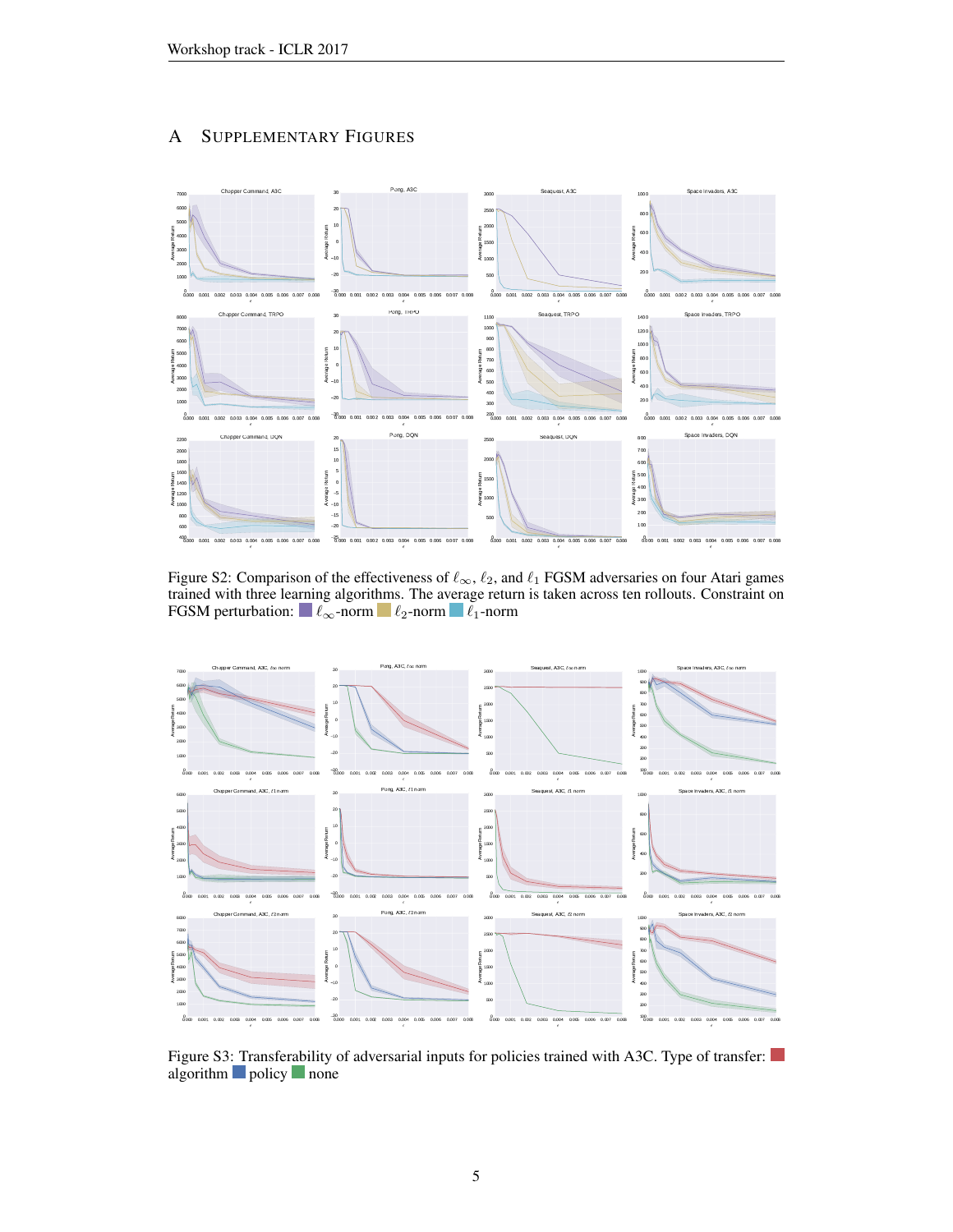<span id="page-5-0"></span>

Figure S4: Transferability of adversarial inputs for policies trained with TRPO. Type of transfer: algorithm **policy** none

<span id="page-5-1"></span>

Figure S5: Transferability of adversarial inputs for policies trained with DQN. Type of transfer: algorithm policy none